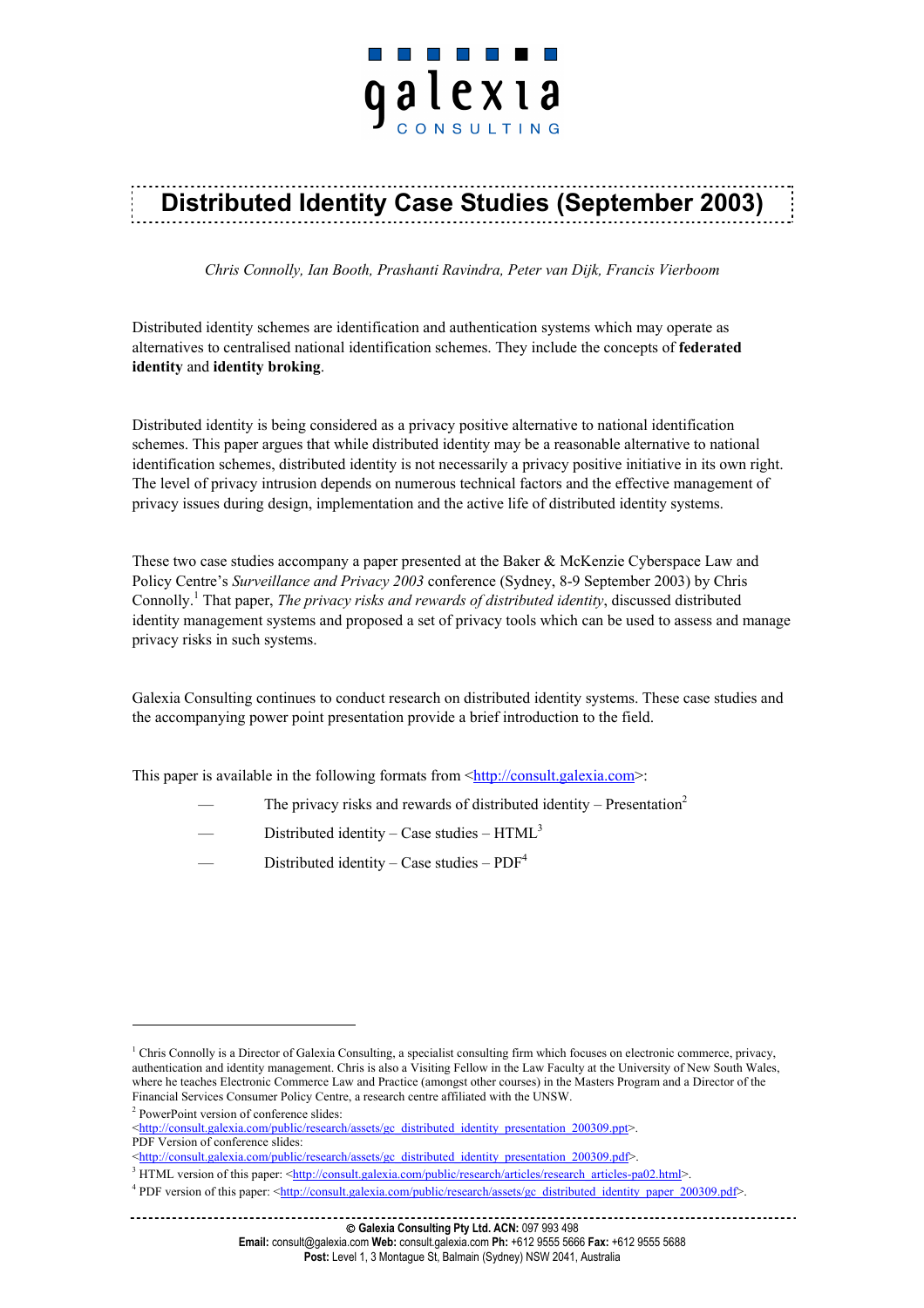

#### **Contents**

| 1. | 3    |                                                                      |                       |  |
|----|------|----------------------------------------------------------------------|-----------------------|--|
|    | 1.1. | Defining distributed identity                                        | $\mathfrak{Z}$        |  |
|    | 1.2. | Trends and drivers in identity management                            | $\overline{4}$        |  |
|    |      | 1.2.1.<br>Government trends                                          | $\overline{4}$        |  |
|    |      | 1.2.2.<br>Business trends                                            | $\overline{4}$        |  |
|    | 1.3. | Key issues in identity management                                    | $\mathfrak{H}$        |  |
|    |      | 1.3.1.<br>Models for eAuthentication                                 | 5                     |  |
|    |      | 1.3.2.<br>Evidence of Identity (EOI)                                 | 5                     |  |
|    |      | 1.3.3.<br>Data retention                                             | 5                     |  |
|    |      | 1.3.4.<br>Privacy                                                    | 5                     |  |
|    |      | 1.3.5.<br>Identity fraud and identity theft                          | 5                     |  |
|    |      | 1.3.6.<br>Legal liability                                            | 5                     |  |
| 2. |      |                                                                      | 6                     |  |
|    | 2.1. | Overview                                                             | $\boldsymbol{\delta}$ |  |
|    | 2.2. | <b>History</b>                                                       | $\boldsymbol{\delta}$ |  |
|    | 2.3. | Technical outline                                                    | $\boldsymbol{7}$      |  |
|    |      | 2.3.1.<br>Liberty Identity Federation Framework (ID-FF)              | $\tau$                |  |
|    |      | 2.3.2.<br>Liberty Identity Web Services Framework (ID-WSF)           | $\overline{7}$        |  |
|    |      | 2.3.3.<br>Liberty Identity Service Interface Specifications (ID-SIS) | $\,8\,$               |  |
|    | 2.4. | The challenges for Liberty Alliance                                  | $\boldsymbol{\delta}$ |  |
|    | 2.5. | The future for Liberty Alliance                                      | 9                     |  |
| 3. |      |                                                                      |                       |  |
|    | 3.1. | Overview                                                             | 11                    |  |
|    | 3.2. | Description of Reach                                                 | 12                    |  |
|    |      | Public Service Broker (PSB)<br>3.2.1.                                | 12                    |  |
|    |      | 3.2.2.<br>Terms of reference                                         | 13                    |  |
|    |      | 3.2.3.<br>Reach's legal framework                                    | 13                    |  |
|    |      | Reach's Inter-Agency Messaging Service<br>3.2.4.                     | 14                    |  |
|    | 3.3. | Current status of Reach                                              | 14                    |  |
|    | 3.4. | Privacy issues in Reach                                              | 15                    |  |
|    | 3.5. | Commentary                                                           | 16                    |  |
|    | 3.6. | The future for Reach                                                 | 16                    |  |

--------

.................................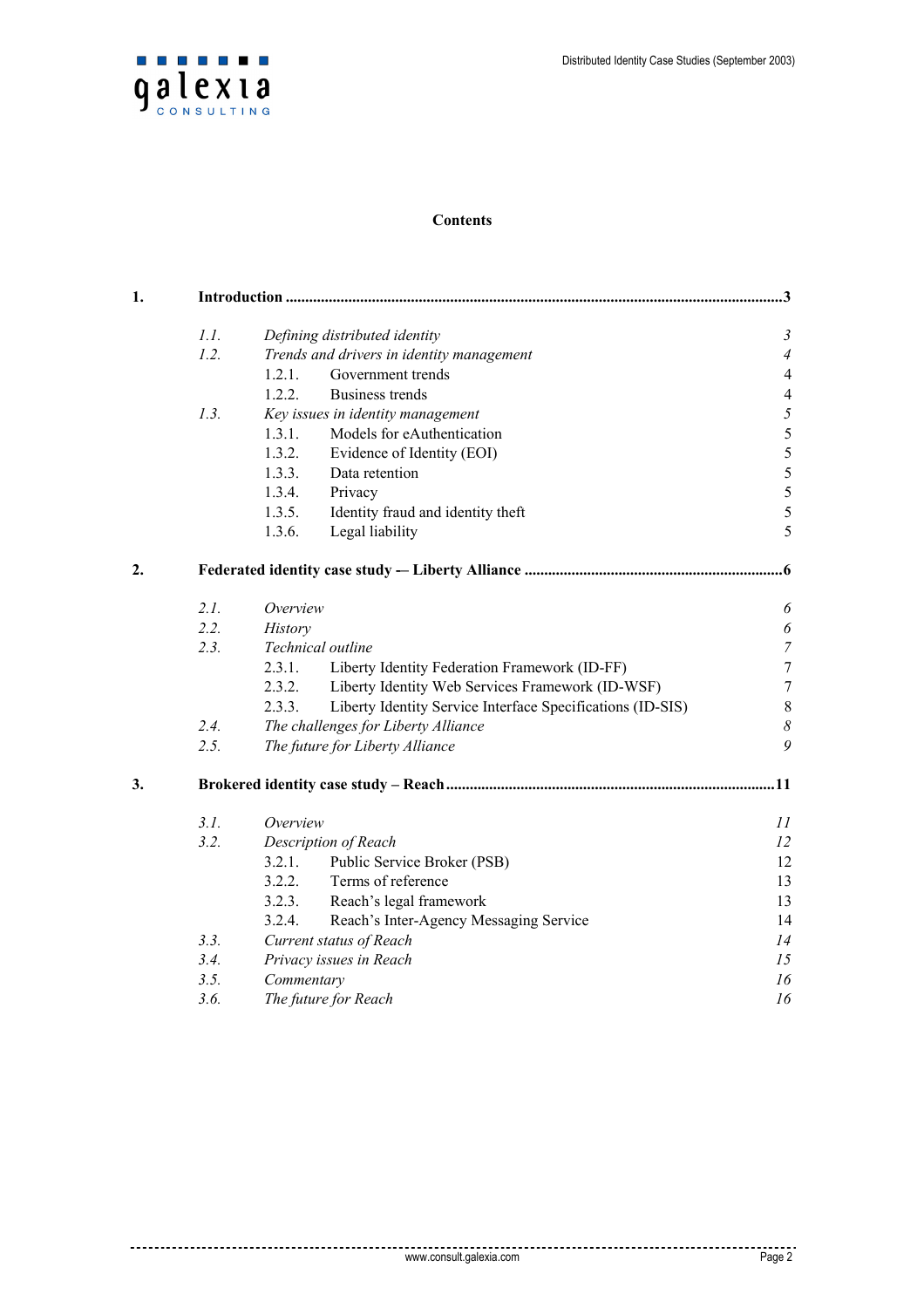<span id="page-2-0"></span>

## 1. Introduction

Distributed identity schemes are identification and authentication systems which may operate as alternatives to centralised national identification schemes. They include the concepts of **federated identity** and **brokered identity**.

Distributed identity is being considered as a privacy positive alternative to national identification schemes, such as the failed Australia Card proposal<sup>5</sup> and the failed proposal to merge Government databases in Ontario, Canada<sup>6</sup>.

Although distributed identity may be a reasonable alternative to centralised national identification schemes, distributed identity is not necessarily a privacy positive initiative in its own right. The level of privacy intrusion depends on numerous technical factors and the effective management of privacy issues during design, implementation and the active life of distributed identity systems.

This paper provides a brief overview of current issues in distributed identity, and two detailed case studies.

## 1.1. Defining distributed identity

Distributed identity involves the exchange of identity information across one or more trusted domains (either within a single organisation or between different organisations) in such a way that the information is maintained at its original source. $7$ 

To manage authentication and verification, distributed identity systems may utilise either:

— a "web of trust" (federated identity), or

a "trusted third party" (brokered identity).

Where it is necessary for users to gain access to multiple applications provided by multiple organisations, distributed identity allows single sign-on by passing through user authentication and authorisation credentials.

In a recent document by Hewlett-Packard looking at federated network systems, such a network is described as:

> "A networked world in which individuals and businesses can more easily interact with one another, while respecting the privacy and security of shared identity information."<sup>8</sup>

Often, a common feature of distributed identity systems is that users are provided with an opportunity to exercise some control over the type and amount of information disclosed to different organisations for different applications.

<sup>5</sup> Roger Clarke, *Just Another Piece of Plastic for your Wallet: The 'Australia Card' Scheme*, June 1987 <[http://www.anu.edu.au/people/Roger.Clarke/DV/OzCard.html>](http://www.anu.edu.au/people/Roger.Clarke/DV/OzCard.html).

 $6$  BIS Shrapnel, October 2002, unpublished.

The Provincial Government of Ontario abandoned its plans to implement the multi-application smart card. The initiative that was recognised as the most far-reaching multi-application implementation in the world. It appears to have been abandoned for four principal reasons:

<sup>-</sup> Lack of internal cooperation and agreement between government departments;

<sup>-</sup> Powerful public opposition from Canada's Federal Privacy Commissioner;

<sup>-</sup> Financial models proved untenable; and

<sup>-</sup> Poor management and lack of transparency.

<sup>7</sup> This definition has been adapted from Pato, J, and Rouault, J, *Identity Management: The Drive to Federation*, Hewlett-Packard Development Company, August 2003, <[http://devresource.hp.com/drc/technical\\_white\\_papers/IdentityMgmt\\_Federation.pdf](http://devresource.hp.com/drc/technical_white_papers/IdentityMgmt_Federation.pdf)>. <sup>8</sup> Ibid at p5.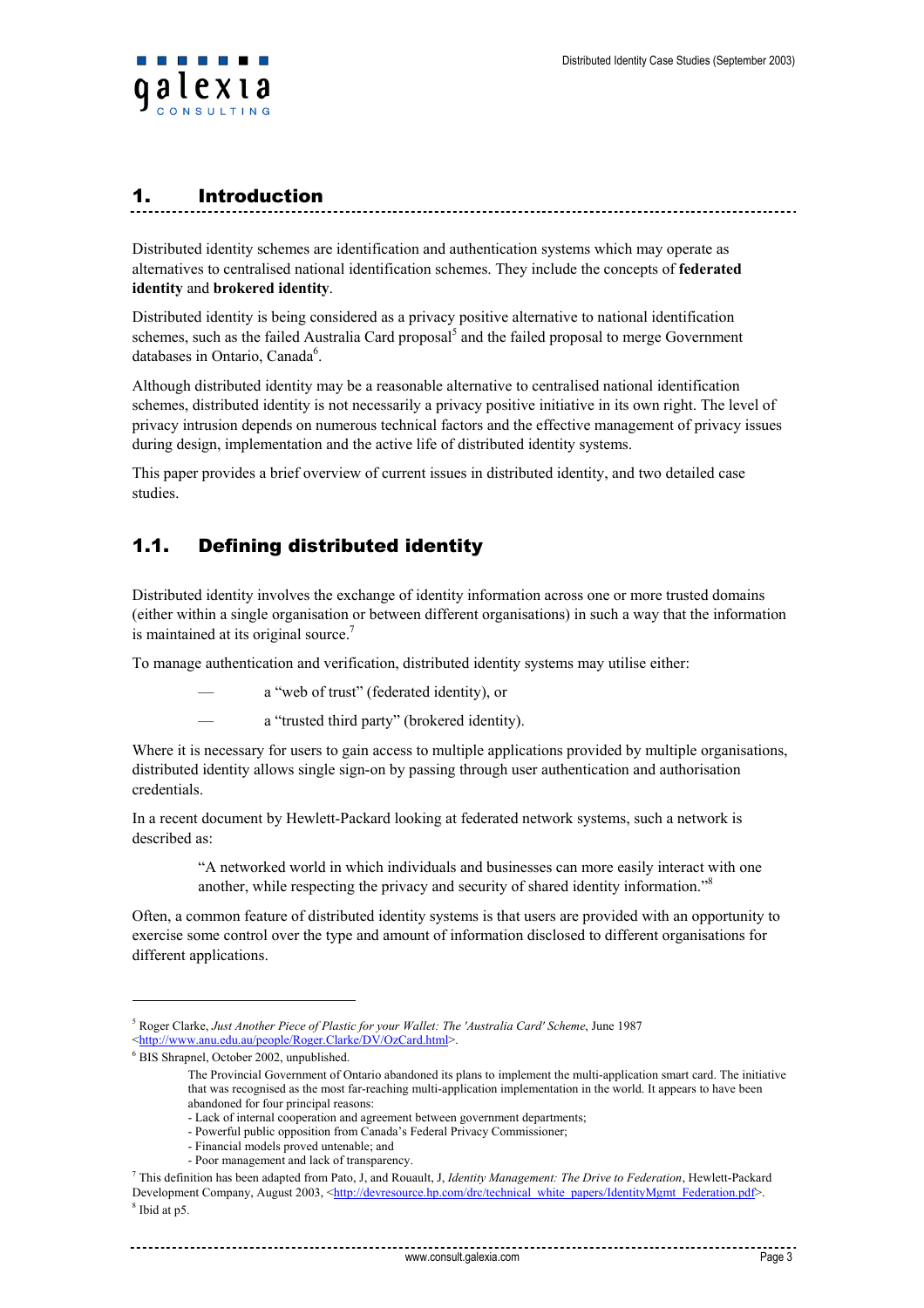<span id="page-3-0"></span>

### 1.2. Trends and drivers in identity management

The need for identity management systems, including distributed identity solutions, is being driven by several trends. The motivation for the wider acceptance and use of these systems comes from a variety of sources within both the public and the private sector.

#### *1.2.1. Government trends*

The uptake of eGovernment will involve, as a key prerequisite, the coordination and facilitation of the development of a trusted and secure online environment for delivery of government services, to both individuals and businesses. However, government agencies appear to remain uncertain of the availability, cost-effectiveness and inter-operability of technologies, tools and standards for identifying and authenticating online customers. Consequently, this is holding back the rollout of more complex or sensitive eGovernment services and transactions, thereby delaying more widespread benefits of eGovernment.

"Electronic authentication is qualitatively different for the public versus the private sector because of government's unique relationship with citizens:

- **a.** Many of the transactions are mandatory;
- **b.** Agencies cannot choose to serve only selected market segments;
- **c.** Relationships between government and citizens are sometimes 'cradle to grave', but characterised by intermittent contacts, which creates challenges for technical authentication solutions; and
- **d.** Individuals may have higher expectations for government agencies than for other organisations with regard to protecting the security and privacy of personal data."<sup>9</sup>

In Australia, Commonwealth government agencies are working with the National Office for the Information Economy (NOIE) to develop an identification and authentication framework which can accommodate various agencies' business processes while providing common standards and rules.<sup>10</sup>

There is also a strong international interest in eGovernment initiatives.<sup>11</sup>

#### *1.2.2. Business trends*

Businesses are investigating the use of identity management systems to provide services more efficiently. Costs can be reduced by sharing authentication and verification credentials across a wider range of organisations – rather than creating standalone authentication systems for each organisation and/or application. Identity management systems may enable multiple-subsidiary e-business transactions to be streamlined and simplified.

<sup>9</sup> Committee on Authentication Technologies and their Privacy Implications, *Who goes there? Authentication through the lens of privacy*, , National Research Council of the National Academes, April 2003 (pre-publication version), at Section 6.2. <sup>10</sup> Refer to:

<sup>-</sup> *Submission to the Joint Committee of Public Accounts and Audit Inquiry into the Management and Integrity of Electronic* 

*Information in the Commonwealth*, National Office for the Information Economy, March 2003,  $\text{thtn:}/\text{www.aph.gov.au/house/committee/ipaa/electronic}$  info/submissions/sub20.pdf>; and

<sup>-</sup> Management Advisory Committee, *Government Use of Information and Communications Technology* - *ITAG Authentication* 

*Working Group sub-committee report - Appendix 5 - Authentication of external clients Working Group*, Australian Public Service Commission, October 2002, <<http://www.apsc.gov.au/mac/technology.pdf>>.<sup>11</sup> Refer to:

<sup>-</sup> *eGovernment Leadership: Engaging the Customer,* Accenture, April 2003,

<sup>&</sup>lt;[http://www.accenture.com/xd/xd.asp?it=enweb&xd=industries\government\gove\\_capa\\_egov.xml>](http://www.accenture.com/xd/xd.asp?it=enweb&xd=industries\government\gove_capa_egov.xml).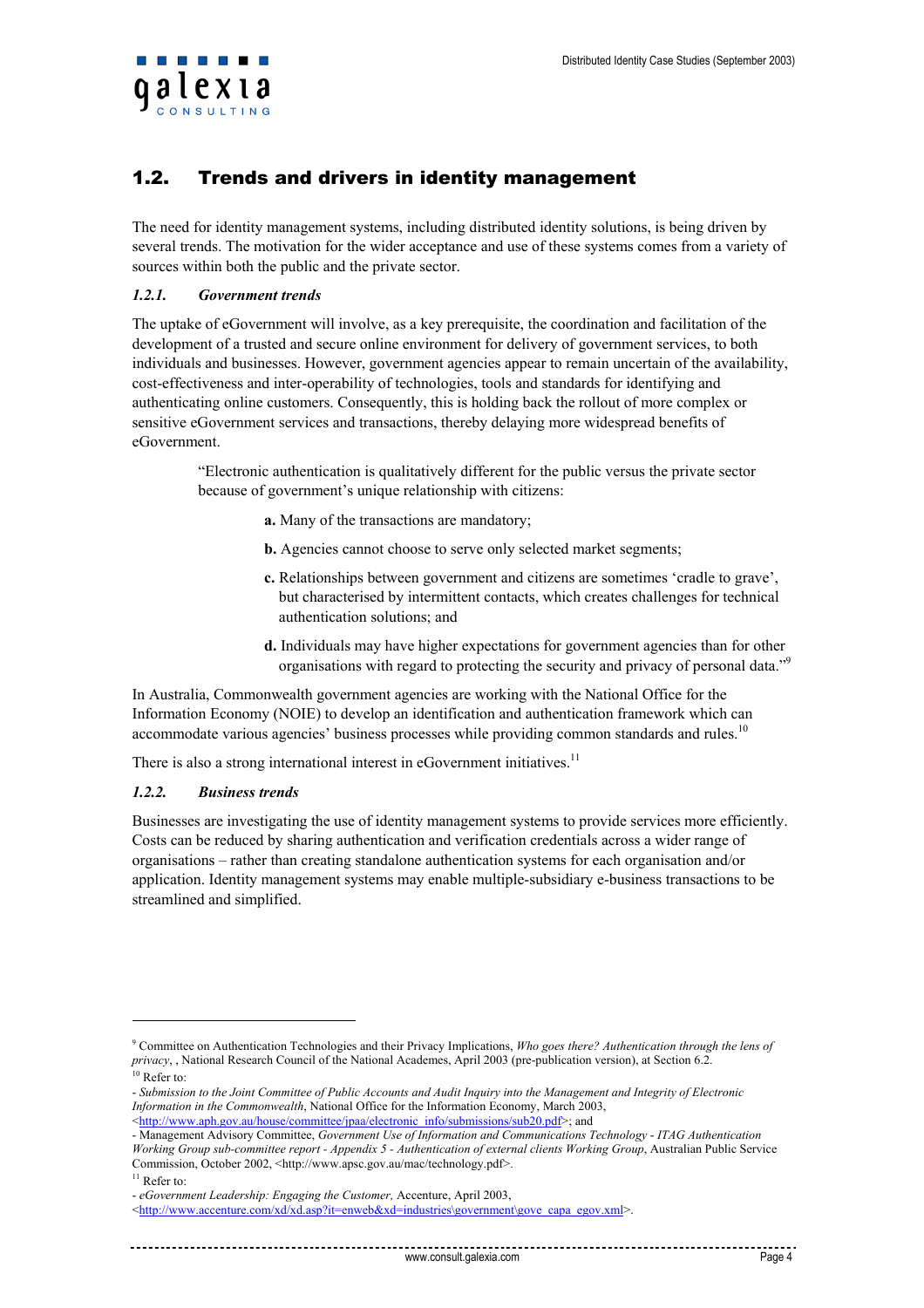<span id="page-4-0"></span>

## 1.3. Key issues in identity management

Identity management systems do not exist in a policy vacuum. The context and setting for identity management solutions have a direct impact on design and implementation.

All identity management solutions, whether centralised or distributed, need to address the following key issues.

Addressing these key issues at the design stage of identity management systems has significant benefits over attempting to manage these issues post-implementation. Management of these issues in distributed identity models is essential, and it should not be assumed that distributed identity models will 'automatically' be more effective at addressing these issues than centralised identity models.

#### *1.3.1. Models for eAuthentication*

The strength of the authentication method employed in any system should be commensurate with the value of the resources (information or material) being protected*.* 12

#### *1.3.2. Evidence of Identity (EOI)*

Sufficient levels of trust and confidence must be generated in the accuracy and validity of information which is presented as original evidence of identity.

> "Many of the foundational identification documents used to establish individual user identity are very poor from a security perspective, often as a result of being generated by a diverse set of issuers that may also lack an ongoing interest in ensuring the document's validity and reliability."<sup>13</sup>

#### *1.3.3. Data retention*

Sufficient records must be retained to assist in future investigations or inquiries. The validity and accuracy of such records must be balanced against privacy interests.

#### *1.3.4. Privacy*

Appropriate privacy controls must be provided within the solution, including the ability to provide anonymity where necessary. Privacy controls need to go beyond simple compliance with national and international privacy laws. They also need to meet the privacy expectations of consumers.

#### *1.3.5. Identity fraud and identity theft*

Identity management systems need to limit opportunities for common identity fraud (one off fraud which usually relies on the adoption of another person's identity for a single transaction) and provide adequate prevention against identity theft (more sophisticated fraud where a false identity is assumed for the purposes of opening accounts, obtaining multiple goods and services etc.).

#### *1.3.6. Legal liability*

Identity and authentication system users also wish to ensure that they are properly protected by the law. The allocation of legal liability for unauthorised transactions must be determined for each solution.

<sup>&</sup>lt;sup>12</sup> Committee on Authentication Technologies and their Privacy Implications, *Who goes there? Authentication through the lens of privacy*, , National Research Council of the National Academes, April 2003 (pre-publication version), at Recommendation 2.1 and 4.1.

<sup>&</sup>lt;sup>13</sup> Above at Section 6.3.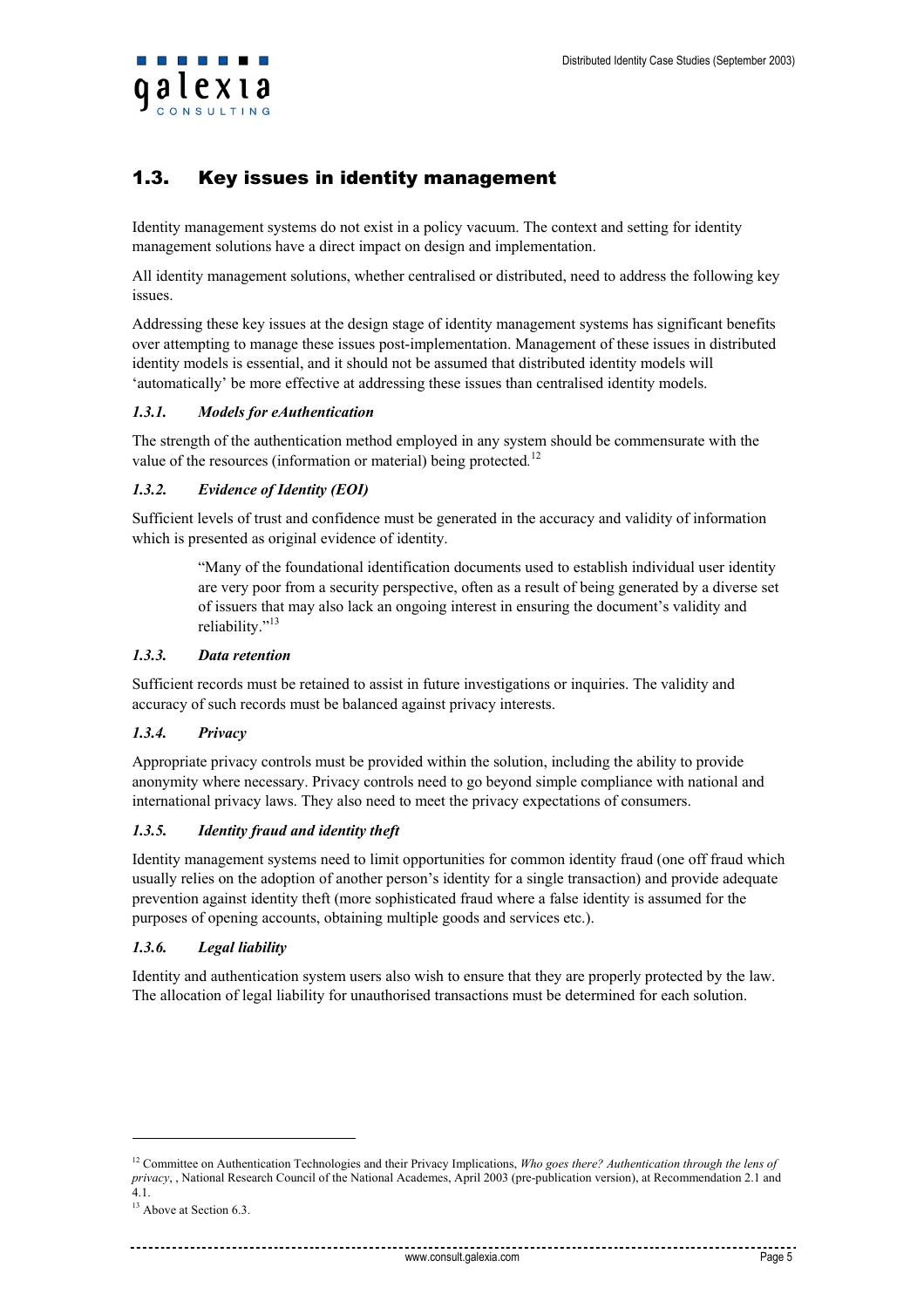## <span id="page-5-0"></span>2. Federated identity case study -– Liberty Alliance

## 2.1. Overview

Liberty Alliance is an example of a federated identity solution – a type of distributed identity which relies on communities of trust.

Other federated identity models include WS-Federation<sup>14</sup>, Microsoft .NET Passport and smaller, sectoral *initiatives* 

Liberty Alliance<sup>15</sup> is an open technical specification for sharing personal information through computer networks like the Internet. It is highly sophisticated and mainly useful to very large corporations and government organisations that conduct transactions online.

It employs the concept of federated identity, where (the concept supposes) personal information remains in the hands of the original collector and is shared across a wide range of providers, instead of consolidated into a master database. The relationships between providers are regulated by private contract, and, of course, applicable privacy and data protection laws.

Liberty incorporates a number of thoughtful and effective measures with regard to technical aspects of privacy, such as anonymous cross-site authentication. However, it rightly asserts that it cannot enforce many policy aspects of privacy on its users.

## 2.2. History

A way of uniformly identifying users across the Internet has haunted the dreams of marketing directors and the nightmares of privacy advocates. However, for a long time the financial costs of such a system were prohibitive, given the marginal benefits.

Unsurprisingly, Microsoft, ever the long-term investor and innovator, was the first company to make a foray into such an identity system. Code-named 'Hailstorm' – already a fatal mistake – it proposed a vast Microsoft-controlled database where the user registered all their details once and could then browse the web seamlessly.

It was the momentum of both consumer and corporate opposition to the Hailstorm concept that gave birth to the 'Liberty Alliance' in September 2001 – a consortium of major companies spearheaded by Microsoft competitor Sun Microsystems. The group explicitly aimed to provide an alternative and more privacy-friendly system by creating a specification for managing a 'federated network identity'.

Phase 1 of the Liberty Specification was released in July 2002, revised to version 1.1 in January 2003. It only dealt with the basic cross-site authentication feature of the system, allowing users to navigate among different sites without signing in to each with a password, and did not describe any system for exchanging personal information.

The Phase 2 draft was released in April 2003 and a revision in August 2003, outlining more significant Liberty features – the permission-based sharing of information.

<sup>14</sup> See IBM Corporation, Microsoft Corporation, BEA Systems, Inc., RSA Security, Inc., Verisign, Inc, *Web Services Federation Language (WS-Federation)*, July 2003, < [http://www-106.ibm.com/developerworks/library/ws-fed/>](http://www-106.ibm.com/developerworks/library/ws-fed/); and A Joint Whitepaper from IBM Corporation and Microsoft Corporation, *Federation of Identities in a Web Services World*, Version 1.0, July 2003, <[http://msdn.microsoft.com/webservices/understanding/advancedwebservices/default.aspx?pull=/library/en-us/dnglobspec/html/ws](http://msdn.microsoft.com/webservices/understanding/advancedwebservices/default.aspx?pull=/library/en-us/dnglobspec/html/ws-federation-strategy.asp)[federation-strategy.asp](http://msdn.microsoft.com/webservices/understanding/advancedwebservices/default.aspx?pull=/library/en-us/dnglobspec/html/ws-federation-strategy.asp)>.<br><sup>15</sup> <[http://www.projectliberty.org>](http://www.projectliberty.org/).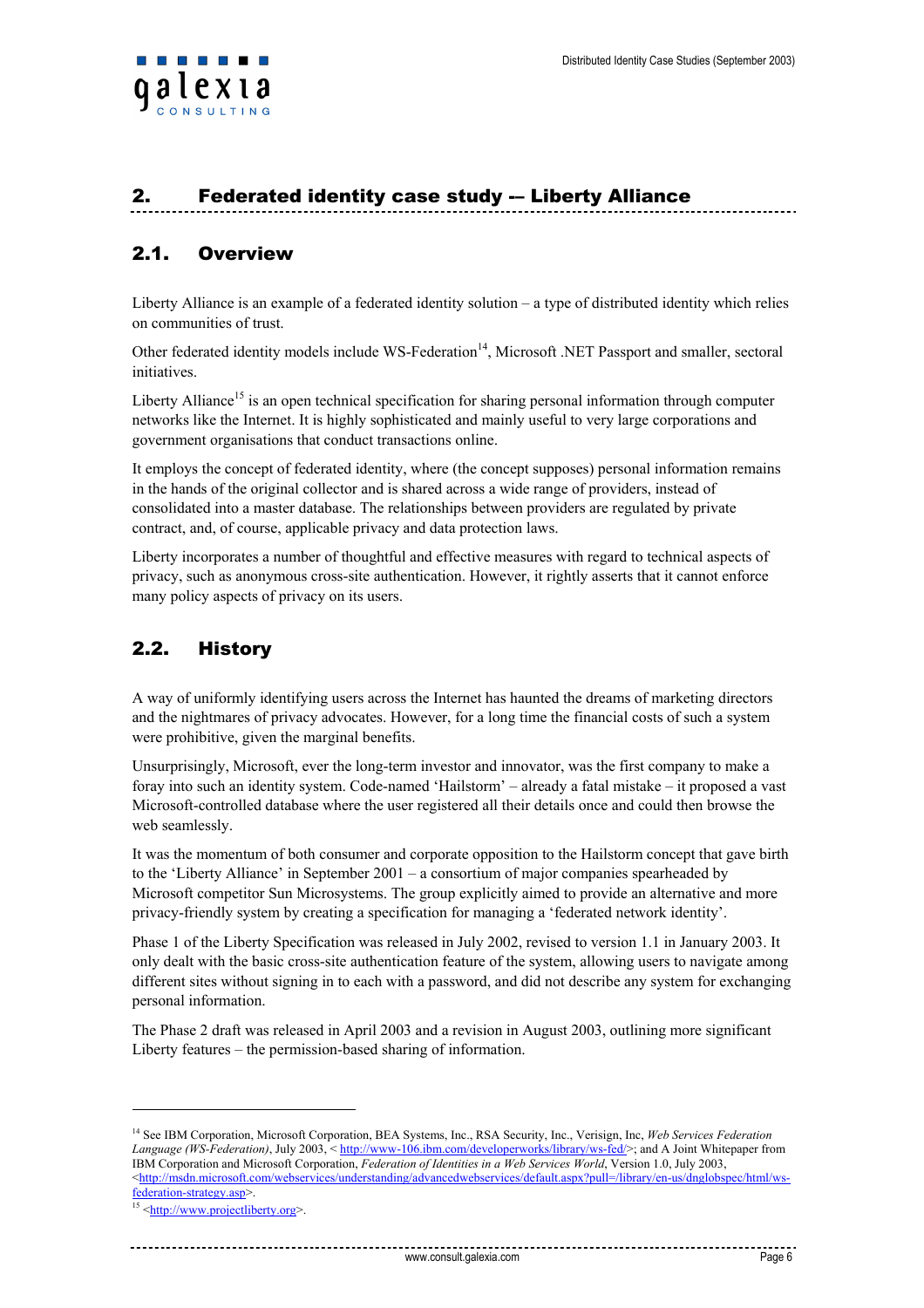## <span id="page-6-0"></span>2.3. Technical outline

The Liberty standard is in fact a series of standards and specifications, many of them in draft form. The current working document is the *Liberty Alliance Phase 2 Draft Specifications.* 16 Key aspects of the specifications are set out below.

#### *2.3.1. Liberty Identity Federation Framework (ID-FF)*

The Liberty Identity Federation Framework provides new functionality to opt-in account linking and single sign-on capabilities. The ID-FF now includes protocols for the following features:

#### — **Affiliation**

This enables a user to choose to federate with a group of affiliated sites, a critical need for portals and business-to-employee applications; and

#### — **Anonymity**

This enables a service to request certain user attributes without needing to know the user's identity. $17$ 

#### *2.3.2. Liberty Identity Web Services Framework (ID-WSF)*

The Liberty Identity Web Services Framework outlines the technical components necessary to build interoperable identity-based web services. Specific features include:

#### — **Permissions-Based Attribute Sharing**

This allows an organisation to offer users individualised services based on attributes and preferences that the user has chosen to share;

#### — **Identity Discovery Service**

This allows a service provider to dynamically discover the location of a user's identity services, and for the identity provider to respond based on the user's permissions. This feature is critical for being able to offer a large number of users real-time identity-based services;

#### — **Interaction Service**

This allows an identity service to obtain permission from a user (or someone who owns a resource on behalf of that user) to allow them to share data with the requesting service;

#### — **Security Profiles**

This describes the profiles and requirements necessary to protect security and ensure the integrity and confidentiality of messages; and

#### — **Extended Client Support**

This enables hosting of Liberty-enabled identity-based services on devices without requiring HTTP servers. This is useful since most consumers do not run HTTPservers on their PCs, and many networks do not support running HTTP-servers on consumer devices. This also reduces implementation costs in resource-constrained devices such as mobile phones.

<sup>&</sup>lt;sup>16</sup> <<u>http://www.projectliberty.org/specs/</u>>.<br><sup>17</sup> <[http://xml.coverpages.org/ni2003-04-15-b.html>](http://xml.coverpages.org/ni2003-04-15-b.html).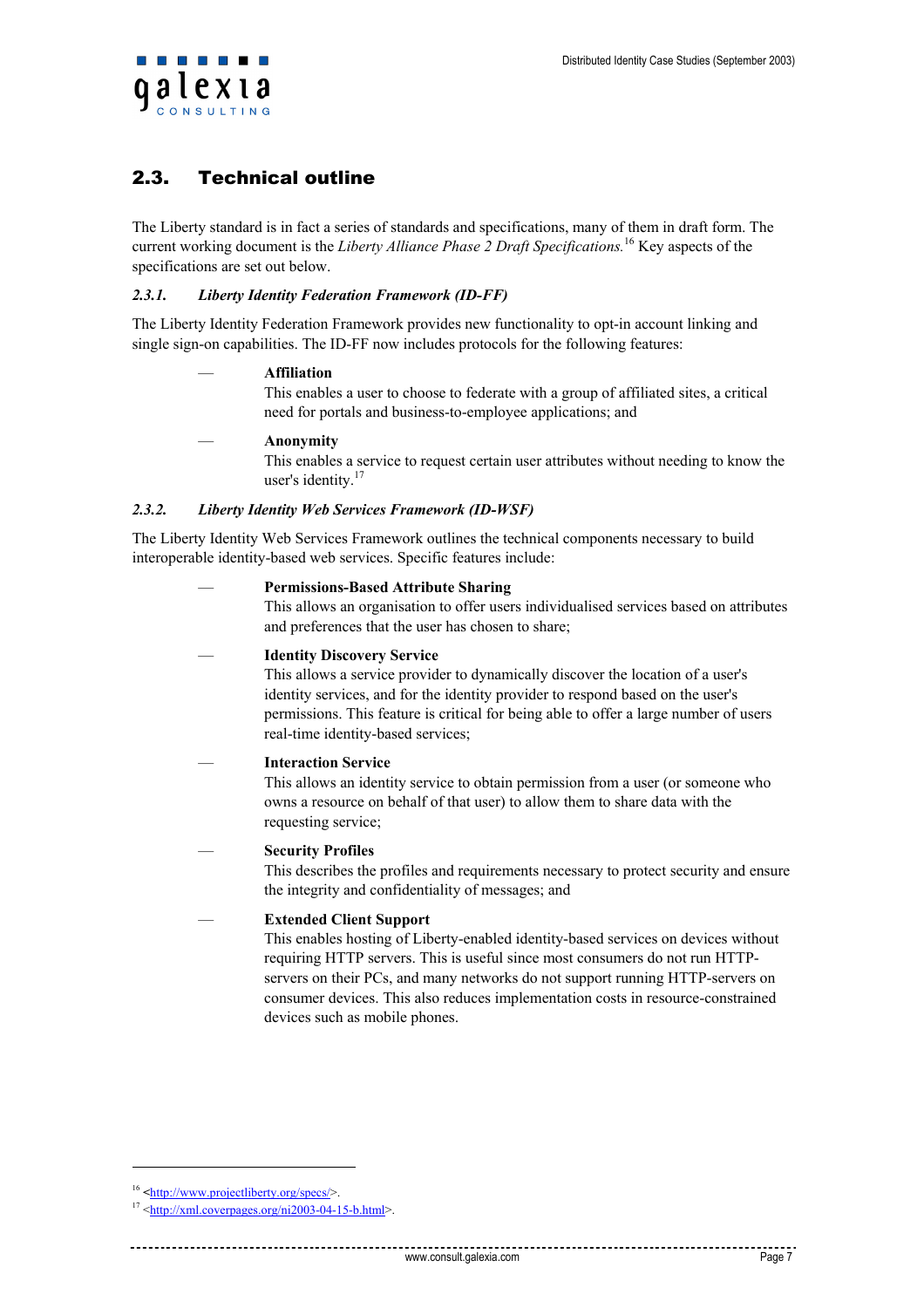<span id="page-7-0"></span>

#### *2.3.3. Liberty Identity Service Interface Specifications (ID-SIS)*

In Phase 2 and future phases of its specifications, the Liberty Alliance will be developing a collection of new specifications that offer companies a standard way to build interoperable identity-based services – the Liberty Identity Service Interface Specifications (ID-SIS). The first of these services is:

#### — **ID-Personal Profile**

This service defines a template for basic profile information, typically used in registration. It includes a standard set of attribute fields (name, legal identity, legal domicile, work address, email address) so organisations have a common language to speak to each other and offer interoperable services.

## 2.4. The challenges for Liberty Alliance

The challenge for online authentication systems is that they have not yet reached the stage where they offer practical benefits and applications to consumers. A 2002 Gartner report<sup>18</sup> found that people are generally distrustful of, and uninterested in, broad online authentication systems. Liberty members seem to hope that consumers will be attracted to federated identity because of problems with existing authentication systems:

> "Fast-forward to the grown up and modern world. Pieces of their [consumers] identity are now scattered across an endless list of entities; banks, credit card companies, brokerage firms, insurance companies, national IDs, pension funds, medical providers, and the places where they work. The Internet has become one of the prime vehicles for business, community and personal interactions, and it is fragmenting this identity even further. Pieces of their identity are doled out across the many computer systems and networks used by employers, Internet Service Providers, bulletin boards, instant messaging applications, and online commerce and content providers. This all occurs with little coordination, interaction, or control on their part.

The result is a fairly high level of frustration for everyone involved. People have to repeatedly enter the same information within the workplace and in personal business dealings. The IT manager must provision dynamically changing accounts to reflect up-to-date roles and identities within the organization. The sales executive needs to reach the audience with the right identities to sell a product."<sup>19</sup>

Despite the picture painted by this passage from a Liberty document<sup>20</sup>, the broad usage of Liberty in retail e-commerce seems some time away. Given consumer resistance and the expense of deployment, it may be some time before Liberty becomes a pervasive standard on the Internet.

The more viable – and less privacy intrusive – applications are for more discrete networks of users and providers, rather than large scale business-to-consumer applications. For example:

#### — **Financial trading communities**

A relatively small set of users who would benefit from consistent access to a variety of disparate market systems. The privacy implications are limited given that only limited personal information is needed, and the usability benefits are significant;

<sup>&</sup>lt;sup>18</sup> <[http://zdnet.com.com/2100-1105-892838.html>](http://zdnet.com.com/2100-1105-892838.html).<br><sup>19</sup> Liberty Alliance, *Introduction to the Liberty Alliance Identity Architecture*, Revision 1.0, March 2003,

<sup>&</sup>lt;[http://www.projectliberty.org/resources/whitepapers/LAP Identity Architecture Whitepaper Final. PDF>](http://www.projectliberty.org/resources/whitepapers/LAP Identity Architecture Whitepaper Final.pdf), at p2.

 $20$  Ibid.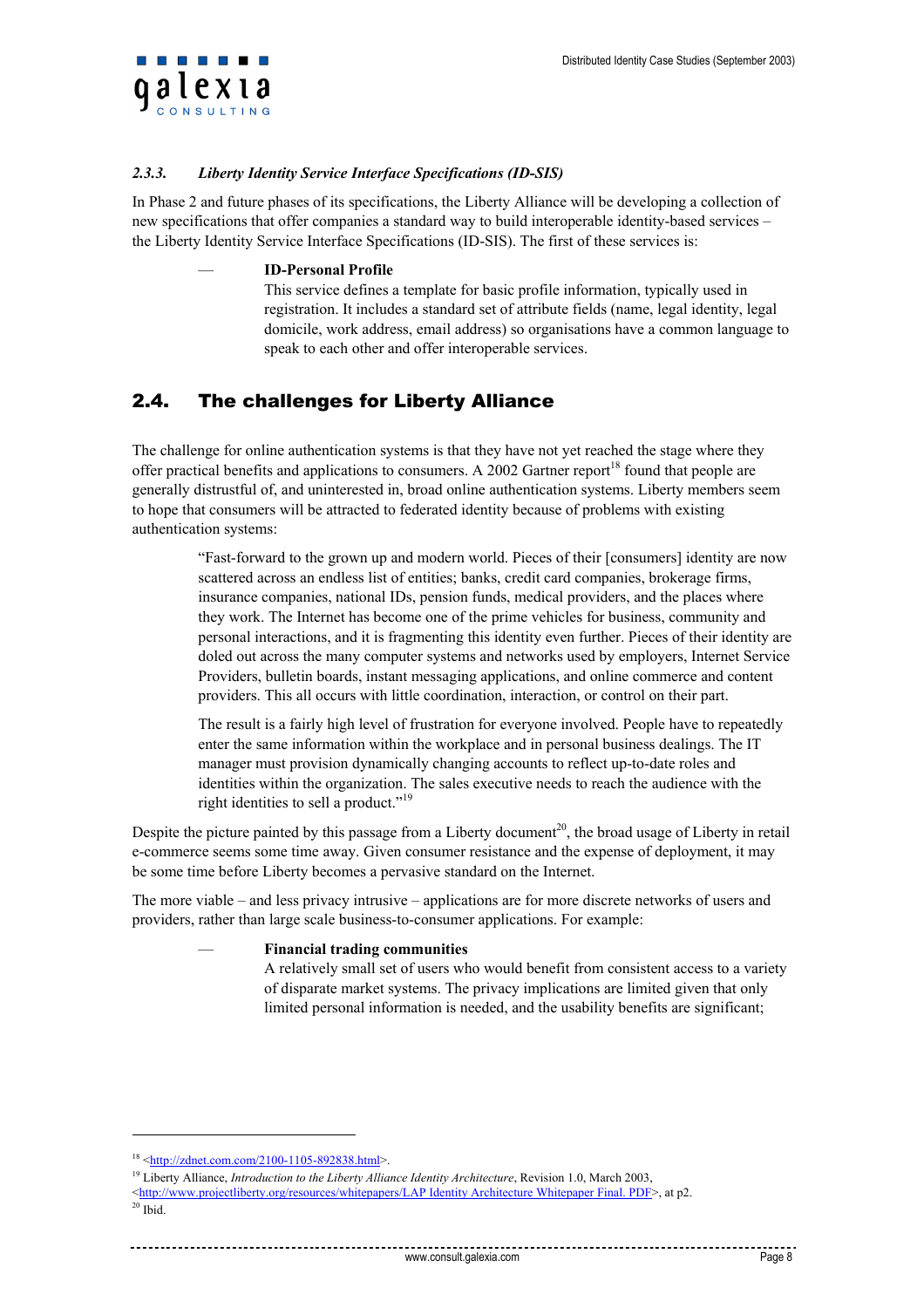<span id="page-8-0"></span>

#### — **Student and employee intranets**

Large companies, universities and other education institutions often have a number of separate internal IT systems. Here the incentives for identity fraud, or privacy abuse by the controller, are low, and the benefits once again are significant. (In Australia, however, it is important to note the legal vacuum relating to employee privacy); and

#### — **eGovernment**

Although the risks of identity fraud are significant, governments are generally subject to a degree of privacy regulation and oversight, and the efficiency and cost savings from achieving interoperability between various government applications provide a genuine incentive to governments to be some of the first adopters of Liberty technology.

However it is large consumer corporations – credit card companies, technology vendors and private telecommunications providers, who are currently considering the future benefits of Liberty, and backing the Liberty Alliance:

"Deploying [single sign-on] functionality will drive additional requirements for attribute sharing in order for banks, insurance companies, brokers or others in the industry to deliver more personalized services to their users. Liberty's first set of specifications and future work is playing an important role in this area."21

This vision of seamless web services for consumers is not so comforting to privacy advocates. Despite the protests to the contrary by Liberty Alliance backers, the fact is that wide deployments of any particular standard in online authentication and information sharing can raise potential privacy risks:

| <b>Identity theft</b>                                                                    |
|------------------------------------------------------------------------------------------|
| By allowing a single authentication at, for example, a superannuation website to         |
| give a user access to insurance, banking and trading services, single sign-on systems    |
| increase both the vulnerability and incentive to identity thieves. The risk increases as |
| the system spreads across broader e-commerce sectors; and                                |
| <b>Targeted marketing</b>                                                                |
| As can be seen in the passage above, Liberty supporters openly anticipate trading in     |
| personal information with each other to profile their consumers.                         |

Given that Liberty is a draft technical standard, and does not have any enforceable control over implementations, consumers will have to rely on existing privacy regulatory schemes and trust corporations to run their Liberty-enabled systems responsibly.

## 2.5. The future for Liberty Alliance

l

Accepting that some form of online authentication system is inevitable, Liberty Alliance becomes an attractive option for privacy advocates. This is especially true when Liberty's federated identity concept is compared to centralised identity schemes, or when Liberty's decentralised model is compared to its major competitor – Microsoft Passport.

Microsoft Passport is billed as a consumer service for e-commerce websites. If they so choose, Passport holders store their names, addresses and credit card numbers in a 'wallet' and use that as a one-step method of payment at Passport-enabled e-commerce sites. Microsoft is in control of the details of every Passport user, and every corporation that adopts the Passport service must rely on Microsoft.

<sup>21</sup> Liberty Alliance, *Report Finds Liberty Alliance Standard Helps Financial Institutions Extend Trusted Relationships and Enable New Online Businesses*, Press Release, 9 July 2003, [<http://www.projectliberty.org/press/releases/2003-07-09.html>](http://www.projectliberty.org/press/releases/2003-07-09.html).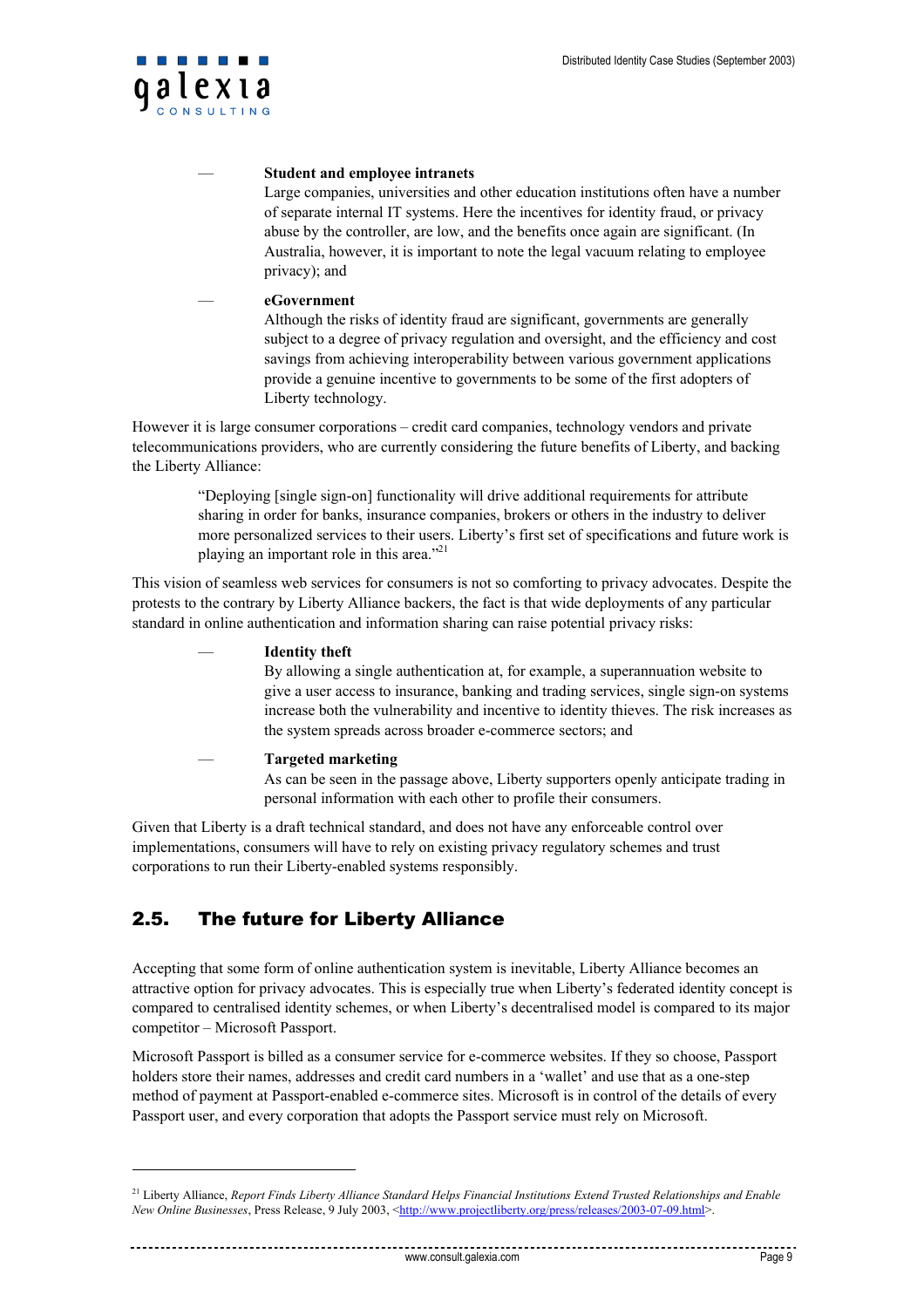

l

In contrast, the Liberty Alliance federated identity model allows different companies to consistently interact with each other to discover a user's identity. This means that privacy protection is partially in the hands of individual companies within the Liberty system.

Liberty Alliance must now take some responsibility for providing comprehensive guidelines and promoting good privacy among its members.22 Its online tools will need to be supported by enforceable customer-protective policies and practices (of the organisations using those tools), for Liberty to be seen as offering a privacy-sensitive identity management solution. The success of Liberty's concept of 'federated network identity' rests on its ability to ensure that information sharing does not run rampant over the interests of consumers.

<sup>22</sup> For further discussion of Liberty and privacy see: Kaye, *On Liberty and the Case for Anonymous Federation of Identity*, RDS Strategies LLC September 2002, [<http://www.rds.com/essays/20020904-liberty.html>](http://www.rds.com/essays/20020904-liberty.html); Loftesness, Jones, *Critiquing a Liberty Alliance Critique*, Glenbrook Partners, 2002, [<http://www.glenbrook.com/opinions/liberty-critique.html>](http://www.glenbrook.com/opinions/liberty-critique.html); and Migliore, *Jupiter Raises Doubts About Passport, Liberty Alliance*, Enterprise Systems, November 2001, <[http://www.esj.com/news/article.asp?editorialsId=75>](http://www.esj.com/news/article.asp?editorialsId=75).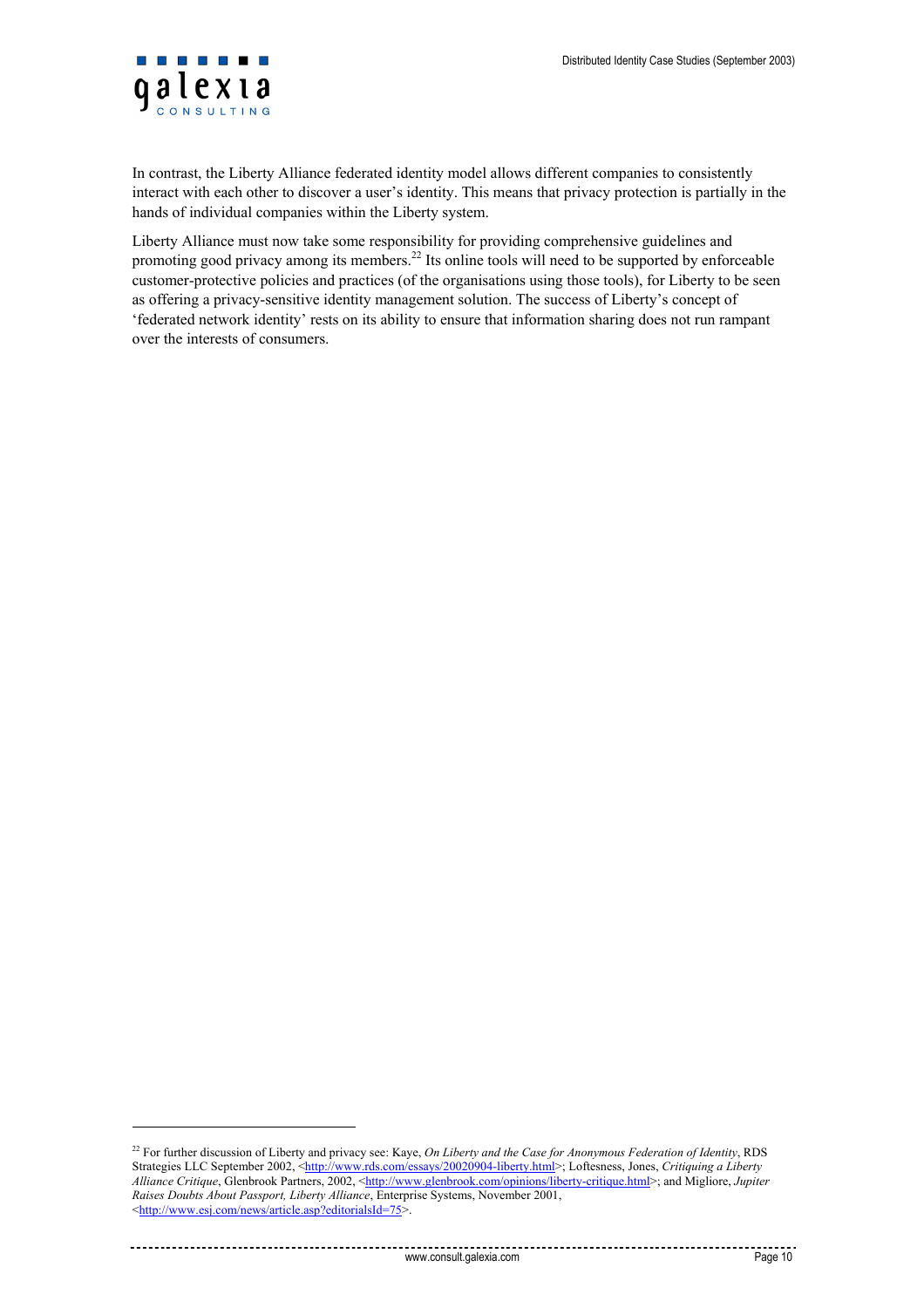## <span id="page-10-0"></span>3. Brokered identity case study – Reach

## 3.1. Overview

Reach<sup>23</sup> is an example of brokered identity – a form of distributed identity management which relies on the services of a trusted third party to manage authentication and identity on behalf of consumers.

Reach is an agency established by the Irish Government in 1999 to develop a strategy for the integration of public services and to develop and implement a framework for eGovernment. In May 2000 Reach was commissioned by the Irish Government to develop the Public Services Broker (PSB). Since then, Reach has focussed on defining and implementing the architecture and principles underlying the operation of the PSB.<sup>24</sup> Reach's mission statement is:

"to radically improve the quality of service to personal and business customers of Government and to develop and deploy the Public Services Broker to help agencies achieve that improvement. In particular Reach is to develop and implement an integrated set of processes, systems and procedures to provide a standard means of access to public services, to be known as the Public Services Broker<sup>"25</sup>

This electronic broker will act as a helper or assistant between customers and Public Service Agencies. It will be developed by Reach and then subsequently be operated by a separate agency. The PSB is not intended to act as a representative or advocate for government agencies.

As part of its work with the PSB, the Reach project is developing standards and legislation that will deal with issues of interoperability, Internet security and privacy. Reach's roles and objectives fall into three key areas:

- standards and operational policies; $^{26}$
- $\sim$  co-ordination and leadership;<sup>27</sup> and
- implementation and delivery of infrastructure and systems.<sup>28</sup>

Reach aims to provide a one-stop service for public service customers; enabling them to access related services at a single point of contact and to give their information, and prove their identity, once only, instead of having to go through the same procedure separately for each related service. To improve services in this way, internal business processes need to be integrated. Data-sharing is a key to facilitating the seamless delivery of public services – it promotes customer service and efficiency and reduces the need to call for physical documents.

However, there is also the requirement of meeting customers' expectations that data is kept securely and that their privacy is respected. In response to this, the Reach model seeks to balance the need for the availability of data to public service agencies while ensuring a high level of privacy and respect for data protection principles.

<sup>&</sup>lt;sup>23</sup> <[http://www.reach.ie](http://www.reach.ie/)>.<br><sup>24</sup> Statement of Strategy 2003-2005, Department of Social and Family Affairs, 2002, <br><http://portal.welfare.ie/publications/allpubs/strats/ss0305.pdf>.

<sup>&</sup>lt;sup>25</sup> For more information about Reach's goals, objectives and actions see p 68 of *Statement of Strategy 2003-*2005, Department of Social and Family Affairs. Information about Ireland's eGovernment Agenda are on pp 40-2.

<sup>&</sup>lt;sup>26</sup> See  $\leq$ http://www.reach.ie/about/what\_is/standards.htm> for more information.

<sup>&</sup>lt;sup>27</sup> See [<http://www.reach.ie/about/what\\_is/coordination.htm>](http://www.reach.ie/about/what_is/standards.htm) for more information.<br><sup>28</sup> See [<http://www.reach.ie/about/what\\_is/implementation.htm>](http://www.reach.ie/about/what_is/standards.htm) for more information.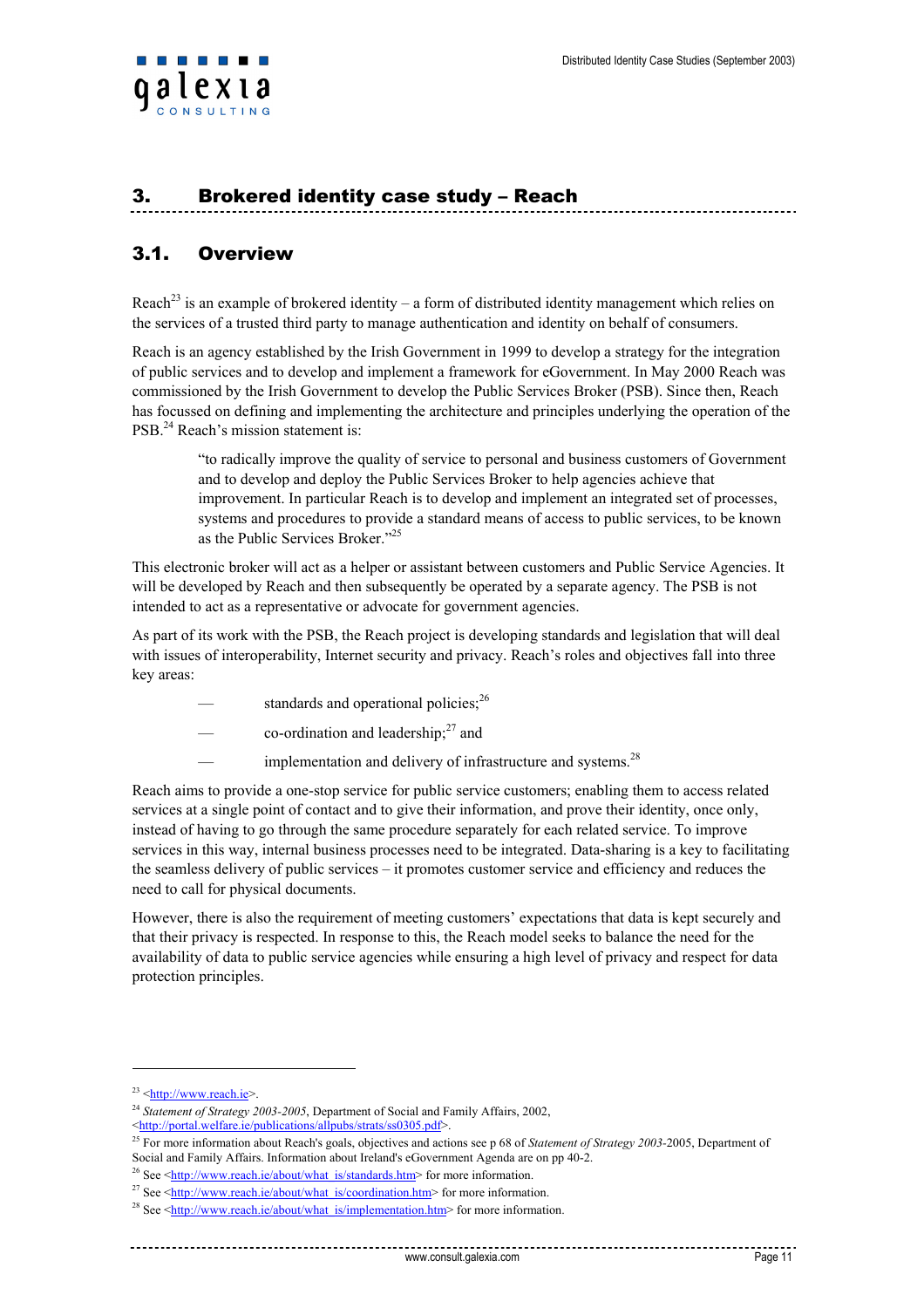<span id="page-11-0"></span>

Reach is implemented as an element of the Irish Government's broader eGovernment strategy which aims to ensure quality of service to people dealing with government agencies and improvements in administrative efficiencies.<sup>29</sup> Reach is also responsible for ensuring that the development of electronic Government in Ireland is done in the context of European Union initiatives. This involves complying with the eEurope Action Plan<sup>30</sup> which sets the eGovernment strategy in the wider European context and places certain eGovernment development obligations on Ireland.

## 3.2. Description of Reach

#### *3.2.1. Public Service Broker (PSB)*

The Public Service Broker (PSB) is the central component of Ireland's eGovernment strategy. It provides a common access point for eGovernment services, identity management and access control, common interface standards, procedures and supporting services with the necessary infrastructure to make access to eGovernment services as straightforward and secure as possible.<sup>31</sup> The PSB aims to improve delivery of services to the public through traditional means (in person and on the phone) and the new self-service electronic channel.<sup>32</sup>

The Public Services Broker model involves an integrated approach on three levels:

- a single access point to related services (integration across agencies, services and transactions);
- updated data available in real-time and data available for repeat transactions (integration across time); and
- the same data and experience available across the three main access channels counter, telephone and the Internet (integration across channels).

The Public Services Broker model is based on a hub architecture. Hubs at central, sectoral or local levels are used to exchange data to support common services at the appropriate level and sectoral data stores can be supported by central authentication and security services. This means that data captured once can be reused by other agencies and on other occasions. One element of proposed privacy protection is to enable consumers to know, and exercise control over, how their personal information is used.

The Public Service Broker is not a single application, rather it can be viewed as:

- a portal;
- a user access management system;
- a set of PSB user services;
- a set of PSB management services; and
- an integration framework a set of components and tools that will be used to integrate the above services and to PSB-enable Government services.

The complexity of the PSB and its role in the provision of eGovernment services is represented in the diagram below:

<sup>&</sup>lt;sup>29</sup> <[http://www.reach.ie/about/why\\_now/eGovernment.htm](http://www.reach.ie/about/why_now/egovernment.htm)>.

<sup>&</sup>lt;sup>30</sup> Commission of the European Communities, *eEurope 2005: An information society for all*, June 2002,  $\lt$ http://europa.eu.int/information society/eeurope/2005/all about/action plan/index en.htm >.

<sup>&</sup>lt;sup>31</sup> Public Services Broker Phase 1 Requirements Statement, **reach**services, July 2002,

<sup>&</sup>lt;[http://www.reach.ie/psb1/Requirements\\_Statement.pdf>](http://www.reach.ie/psb1/Requirements_Statement.pdf). 32 *Ireland's eGovernment - Reach Services*, 'New Perspectives', Irish Internet Association, November 2002, <[http://newperspectives.iia.ie/e\\_article000109297.cfm>](http://newperspectives.iia.ie/e_article000109297.cfm).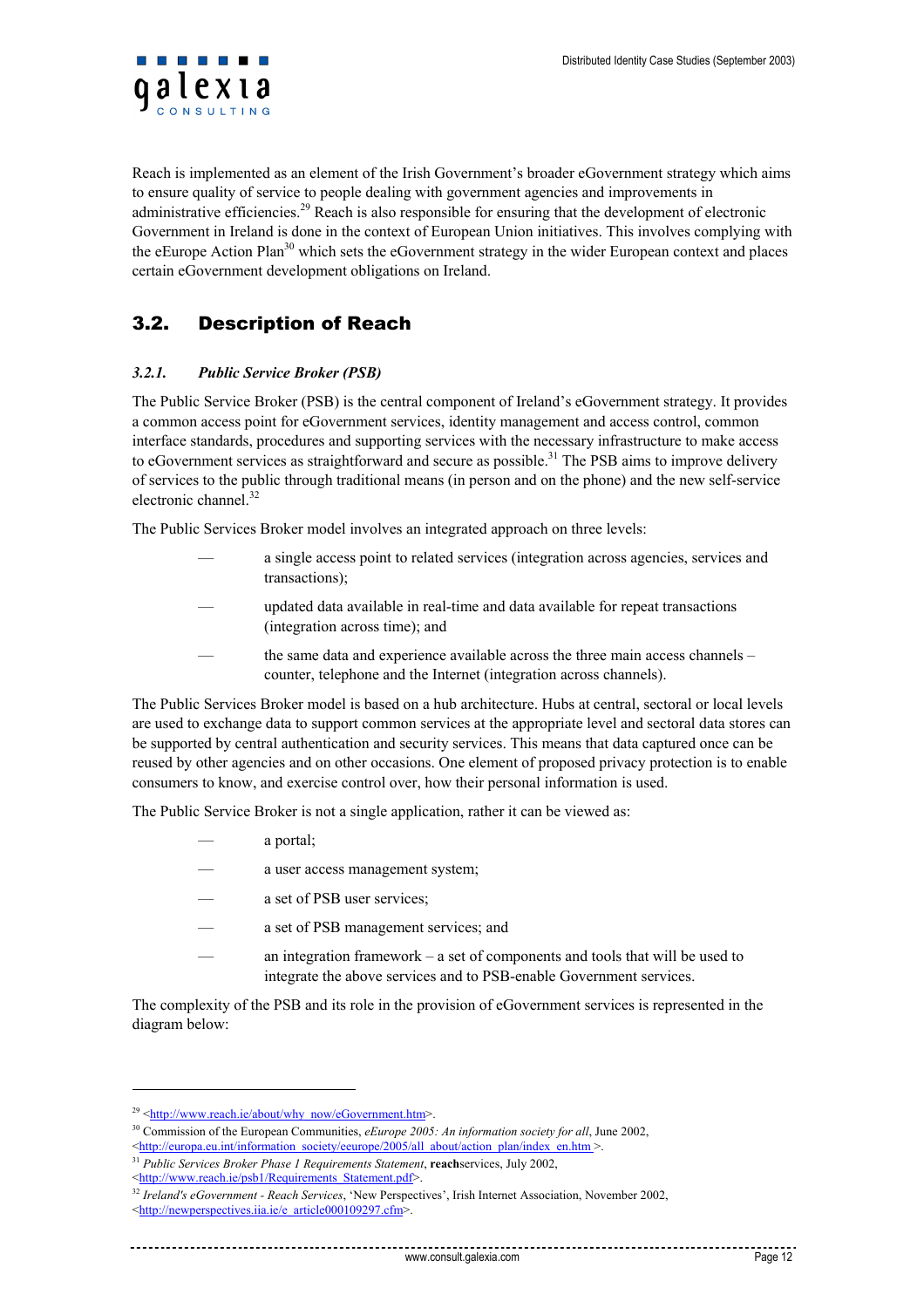<span id="page-12-0"></span>



**High Level Schematic view of PSB architecture33**

#### *3.2.2. Terms of reference*

Reach's terms of reference are to:

- Develop the framework for delivering integrated public services to individual customers and businesses in Ireland.
- Develop and implement the framework for electronic delivery of public services the "eGovernment" and Information Society agendas.
- Co-ordinate the eGovernment programme across the Public Service.<sup>34</sup>

Reach's mandate is to:

- Develop and implement an integrated set of processes, systems, and procedures to provide a standard means of access to public services, to be known as the Public Services Broker. This will be done in consultation with Public Service delivery agencies and customers.
- Develop the existing Public Services Card as the customer's secure key to accessing public services.
- Promote the use of the Personal Public Service Number (PPS No.) formerly the RSI Number – by the public and by authorised Public Service agencies.<sup>35</sup>

#### *3.2.3. Reach's legal framework*

Reach was established by Government decision in 1999 and its mandate extended, again by Government decision in 2000, to develop the Public Services Broker.

<sup>&</sup>lt;sup>33</sup> *Public Services Broker Phase 1 Requirements Statement*, **reach**services, July 2002, <http://www.reach.ie/psb1/Requirements Statement.pdf>, at p 4.

<sup>&</sup>lt;sup>34</sup> Reach, *Terms of Reference*, May 2002, [<http://www.reach.ie/archive.htm](http://www.reach.ie/archive.htm)>.

<sup>35</sup> Ibid.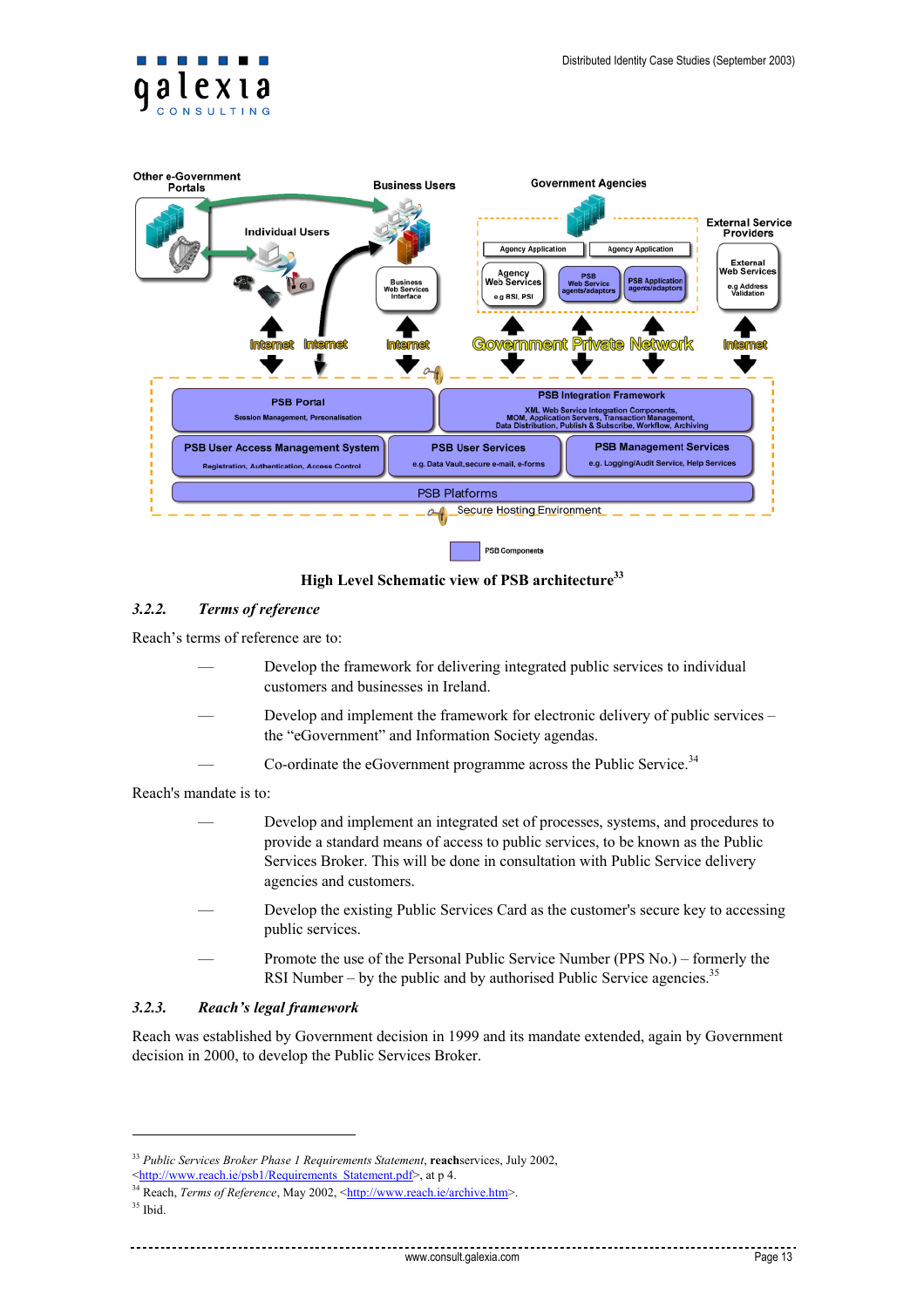<span id="page-13-0"></span>Reach grew out of the Integrated Social Services Strategy adopted by the Government in 1996 that recommended the integration of public services, increased sharing of data and the extension of the use of the RSI Number across the public service in the interest of improving customer service.

The legal framework for the sharing and use of essential personal data is set out in a number of Acts, viz. *Data Protection Act 1988*, <sup>36</sup> *Social Welfare Acts 1998, 37 199938* and *200039* and *Social Welfare (Miscellaneous Provisions) Act 2002<sup>40</sup> and the Health (Provision of Information) Act 1997.*<sup>41</sup>

The Minister for Social, Community and Family Affairs, whose Department is responsible for the issue of Personal Public Service Numbers and the Public Services card, reports to Government on the progress of the Reach initiative.

#### *3.2.4. Reach's Inter-Agency Messaging Service*

Reach developed the Inter-Agency Messaging Service (IAMS) to support the electronic exchange of customer data among agencies in the public service. The IAMS will initially allow the exchange of birth registration data between the General Register Office (GRO) and the Department of Social and Family Affairs' Client Identity Services Section (CIS), and between the GRO and the Central Statistics Office (CSO). This service will eventually be extended to support the capture and dissemination of death and marriages notification data among a wider range of agencies.<sup>42</sup>

## 3.3. Current status of Reach

As at February 2003 the development and implementation of the PSB and other components of the eGovernment strategy were behind schedule.<sup>43</sup> Reach is continuing to develop and refine requirements and policy documents for its various projects, including the Inter-Agency Messaging Service, and in particular the PSB.

In June 2003 Reach announced that it had selected four suppliers to continue developing the PSB in the procurement process.44 A final supplier is expected to be announced in November 2003 and will implement the Broker in light of Reach's technical specifications.<sup>45</sup>

The **reach**services website<sup>46</sup> was launched in April 2002 and is intended to be the single gateway to government services online. It is a significant component of Ireland's centralised model of eGovernment.

<sup>36 &</sup>lt;[http://www.bailii.org/ie/legis/num\\_act/dpa1988168/](http://www.bailii.org/ie/legis/num_act/dpa1988168/)>.

<sup>37 &</sup>lt;[http://www.bailii.org/ie/legis/num\\_act/swa1998137/](http://www.bailii.org/ie/legis/num_act/swa1998137/)>.<br>
38 <[http://www.bailii.org/ie/legis/num\\_act/1999/1999-3.html](http://www.bailii.org/ie/legis/num_act/1999/1999-3.html)<br>
39 <http://www.bailii.org/ie/legis/num\_act/1999/1999-3.html<br>
39 <http://www.bailii.org/ie/legis/num\_ac

<sup>-</sup> Clark, *Hannifin acknowledges eGovernment delays*, ElectricNews.net, 17 February 2003,

<sup>&</sup>lt;[http://www.enn.ie/news.html?code=9350157>](http://www.enn.ie/news.html?code=9350157); and

<sup>-</sup> *Irish eGovernment strategy experiencing delays to implementation*, Interchange of Data between Administrators, 18 February 2003,

<sup>&</sup>lt;[http://europa.eu.int/ISPO/ida/jsps/index.jsp?fuseAction=showDocument&documentID=875&parent=chapter&preChapterID=0-](http://europa.eu.int/ISPO/ida/jsps/index.jsp?fuseAction=showDocument&documentID=875&parent=chapter&preChapterID=0-140-194-329-338) [140-194-329-338](http://europa.eu.int/ISPO/ida/jsps/index.jsp?fuseAction=showDocument&documentID=875&parent=chapter&preChapterID=0-140-194-329-338)>

for more information.<br><sup>44</sup> *Progress Update on the Public Services Broker*, Press Release, Reach, 20 June 2003, <[http://www.reach.ie/new.htm>](http://www.reach.ie/new.htm).

<sup>45</sup> Ibid.<br><sup>46</sup> <<http://www.reachservices.ie/static/>>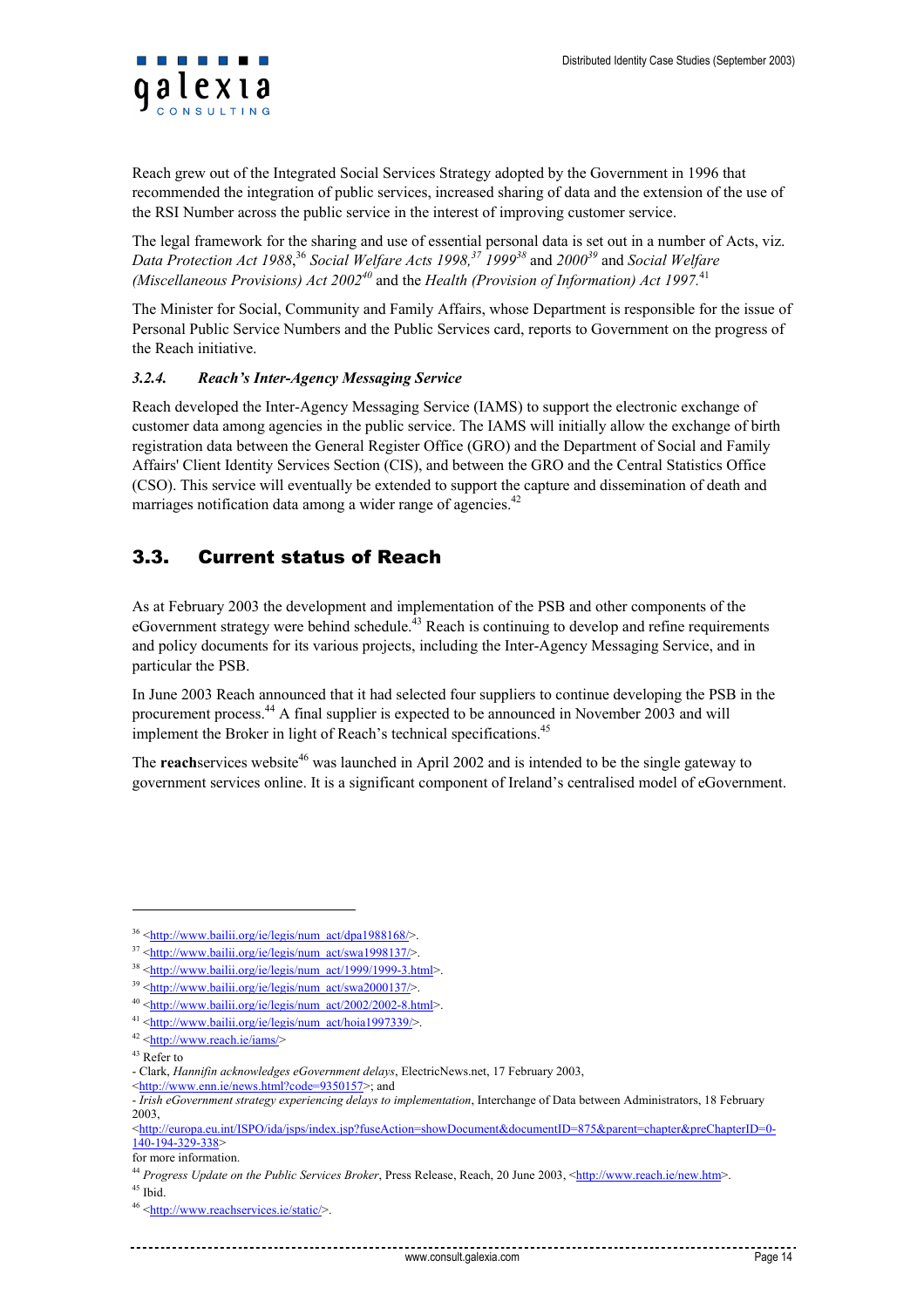<span id="page-14-0"></span>

## 3.4. Privacy issues in Reach

In terms of privacy protection on a legal level, Reach initiatives are being created within the framework of the *Data Protection Act47* and the *Freedom of Information Act*. 48 The provisions of the *Social Welfare Acts<sup>49</sup>* also contain safeguards for the protection of the individual's right to privacy. 50 Pivotal to the initiative is that users will have control over their personal information – they are given discretion over disclosure of their personal information to government bodies. Furthermore, the Public Service Broker is independent of public service agencies, acting as both an "agent for customers and a shop-front for the public service."<sup>51</sup>

In terms of the practical mechanisms used to protect privacy, the Personal Public Service Number (PPSN) serves as the customer's unique key which will help the development of personalised services and minimise the risks of error and inaccuracies in personal records. The customer will be able to deposit personal data with the Public Services Broker, and later choose to release it to a public service agency when applying for a service.<sup>52</sup> This does not mean, however that a personal profile is going to be built on every person in the country. Only the minimum data required for a particular transaction would be viewable by the staff member assisting the customer. The Broker would give the individual customer as much control as possible over the release of personal data from their personal data stores. All accesses to personal data will be recorded and staff will be unable to view personal profiles unless the customer grants permission by keying in a PIN or password. 53

A key issue for Reach (and brokered identity in general) is ensuring that the community has a sufficient level of trust in the identity broker. This trust can be difficult to achieve, especially in communities where the government and private sector have a history of privacy intrusion and privacy abuse. In Ireland, the Reach initiative has attempted to win community trust through adoption of the following measures:

#### — **Legislation**

Legislation already exists on the collection and storage of personal information. In addition, the creation and use of PPS Numbers and Public Service Cards is vested by law in the Minister for Social Community and Family Affairs;

#### — **Transparency**

To ensure people understand how personal data will be kept secure, the rules and procedures for collection and release of personal information will be published;

#### — **Oversight**

Additionally, compliance with those published procedures and legislation is further subject to scrutiny by a number of statutory holders, namely the Comptroller and Auditor General, the Ombudsman and Information Commissioner and the Data Protection Commissioner; and

 $47$  Above at note 37.

<sup>&</sup>lt;sup>48</sup> <[http://www.bailii.org/ie/legis/num\\_act/foia1997222/s1.html>](http://www.bailii.org/ie/legis/num_act/foia1997222/s1.html).<br><sup>49</sup> Above at notes 38-40.<br><sup>50</sup> Department of Social, Community and Family Affairs, *Establishment of National Framework for Integration of Public Services 'Reach'*, August 1999, [<http://www.cidb.ie/Live.nsf/0/4b45f6c7db25df87802567e6004dbf21?OpenDocument](http://www.cidb.ie/Live.nsf/0/4b45f6c7db25df87802567e6004dbf21?OpenDocument)><sup>51</sup> *Data Protection with the Public Service Broker*, Department of the Taoiseach,<br><http://www.taoiseach.gov.ie/viewitem

<sup>&</sup>lt;sup>52</sup> <[http://www.reach.ie/about/achieve/privacy.htm>](http://www.reach.ie/about/achieve/privacy.htm).<br><sup>53</sup> *Data Protection Essential for eGovernment plan*, Irish Times, 9 September 2001,

<sup>&</sup>lt;<http://www.cidb.ie/live.nsf/0/41b883a289b58c4880256b17005399e0?OpenDocument&ExpandSection=7>>. See also

<sup>&</sup>lt;<http://www.reach.ie/faqs.htm>>, which notes the privacy protective features of the PSB scheme.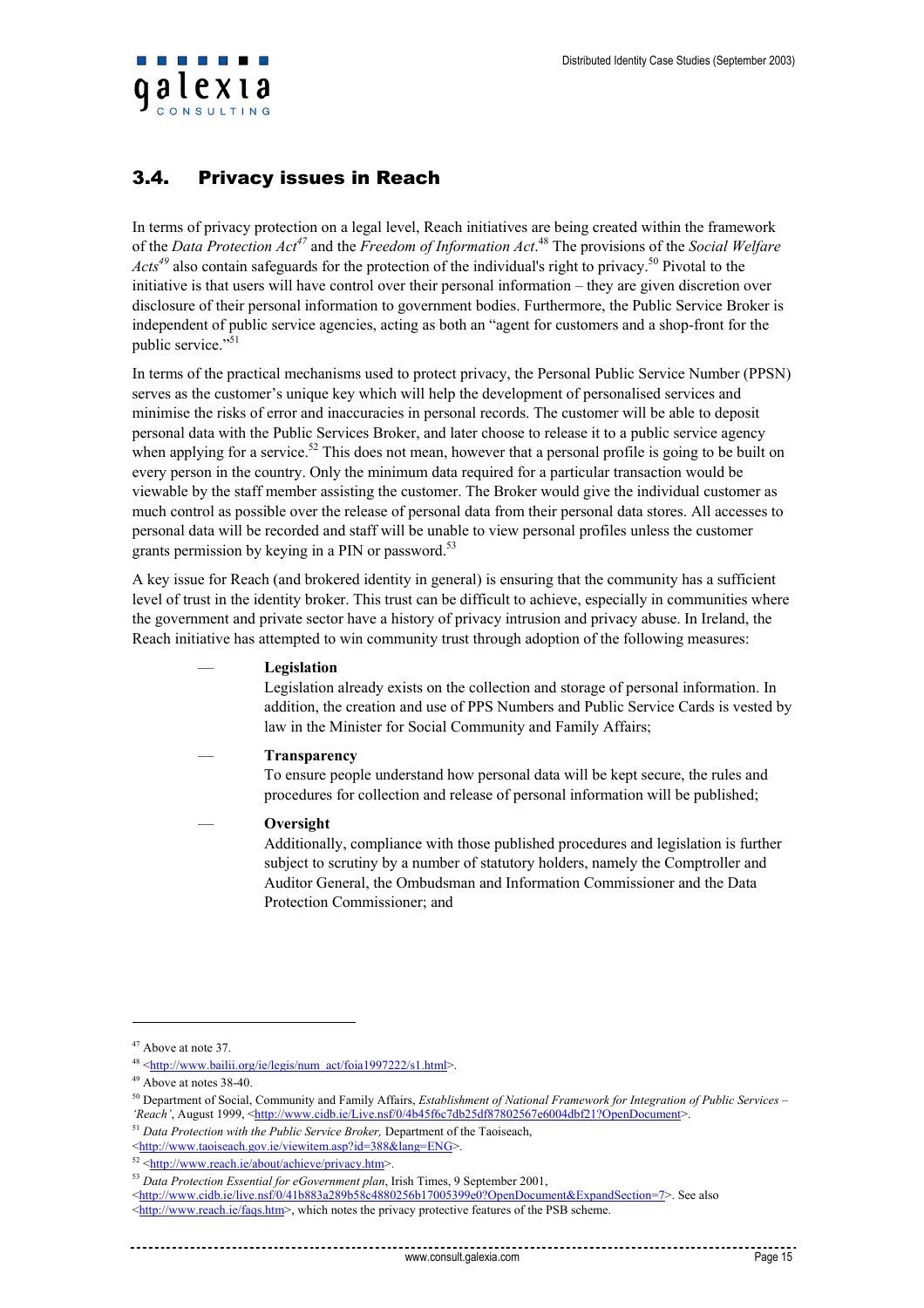<span id="page-15-0"></span>

#### — **Choice**

The Public Services Card (a smart card containing the PPSN and other necessary personal identifiers) will not be a national identity card. It is designed to meet the needs of people to identify themselves when using public services. The new card does not have to have a photograph, date of birth or any other personal data. It could, for example, be like an ATM card, which when used with a PIN sufficiently identifies the person to draw down cash from ATM machines or carry out banking instructions. The key principle to be adopted is that customers choose the additional features that can be added to their basic card. 54

The Reach model aims to give consumers customised options for limiting the use of their data.

## 3.5. Commentary

The Irish government, through Reach, has worked hard to design a privacy friendly brokered identity system. Reach's underlying philosophy of giving the consumer control over their personal information has enabled them to develop an effective 'one stop shop' model of eGovernment that is founded on consumer rather than government control of information.

However, there are some hurdles that Reach are yet to overcome. Firstly, the implementation of the PSB is severely behind schedule; and secondly it appears that the public are yet to overcome privacy fears about the Internet.

The majority of Irish people (56%) feel that 'if you use the Internet your privacy is threatened'.<sup>55</sup> This could have important ramifications for the PSB and other eGovernment initiatives. Despite Reach's priority of consumer data control, these efforts could be rendered ineffective if the public cannot be inspired to use the services once they have been developed.<sup>56</sup>

## 3.6. The future for Reach

Once fully implemented the Reach initiative could subject to appropriate privacy protection, alter the way most people interact with and use government services. The one-stop shop model will provide administrative efficiencies for both the public and public service providers.

These benefits may include:

- Connected services will enable customers to access more than one service through a single access point;
- Personalised services that are founded on the individual needs of the customer and his or her preferences;
- Choice and convenience so that customers will be able to choose the time and place which best suits them;
- Reduction in repeat form filling and provision of basic personal data; and
- Simplification of access to services and information by allowing self-service over the Internet.

<sup>54 &</sup>lt;<http://www.reach.ie/faqs.htm>>.

<sup>55</sup> *Privacy Fears on the Increase, warns Data Protection Commissioner*, News Release, Data Protection Commissioner, 13 January 2003, <[http://www.dataprivacy.ie/7nr130103.htm>](http://www.dataprivacy.ie/7nr130103.htm).<br>
<sup>56</sup> Refer to:

<sup>-</sup> McDonald, *Privacy concerns balloon in Ireland*, ElectricNews.net, 16 January 2003,

<sup>&</sup>lt;[http://www.enn.ie/news.html?code=8894120>](http://www.enn.ie/news.html?code=8894120).